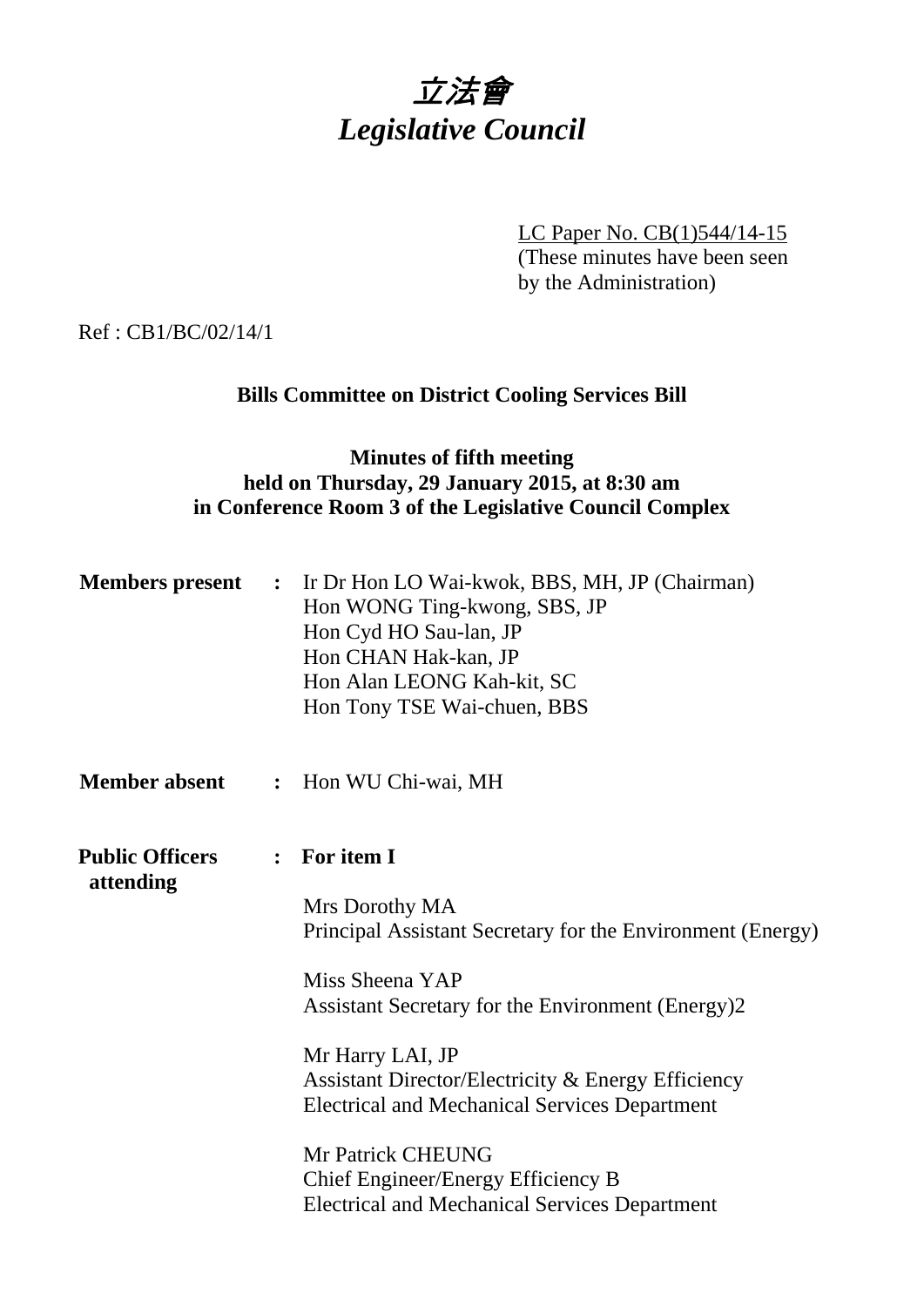|                                              | Mr YIP Man-kit<br>Senior Engineer/Professional Support 3<br><b>Electrical and Mechanical Services Department</b> |
|----------------------------------------------|------------------------------------------------------------------------------------------------------------------|
|                                              | Mr Peter SZE<br>Senior Government Counsel (Law Drafting Division)<br>Department of Justice                       |
|                                              | Mr Henry CHAN<br>Senior Government Counsel (Law Drafting Division)<br>Department of Justice                      |
| <b>Clerk in Attendance:</b>                  | Ms Shirley CHAN<br>Chief Council Secretary (1)1                                                                  |
| <b>Staff in attendance : Miss Evelyn LEE</b> | <b>Assistant Legal Adviser 10</b>                                                                                |
|                                              | Miss Lilian MOK<br>Senior Council Secretary (1)1                                                                 |
|                                              | Ms Mandy LI<br>Council Secretary (1)1                                                                            |

- 2 -

#### Action

# **I. Meeting with the Administration**

Follow-up to issues arising from previous meeting

| $(LC$ Paper No. $CB(1)490/14-15(01)$ — List of follow-up actions |                 |  |                             |  |
|------------------------------------------------------------------|-----------------|--|-----------------------------|--|
|                                                                  |                 |  | arising from the meeting on |  |
|                                                                  | 13 January 2015 |  |                             |  |

LC Paper No. CB(1)490/14-15(02) **—** Administration's response to the issues raised at the meeting on 13 January 2015

Clause-by-clause examination of the Bill (starting from clause 15)

| LC Paper No. $CB(3)10/14-15$ | — The Bill                  |
|------------------------------|-----------------------------|
| File Ref: ENB CR 4/2061/08   | — Legislative Council Brief |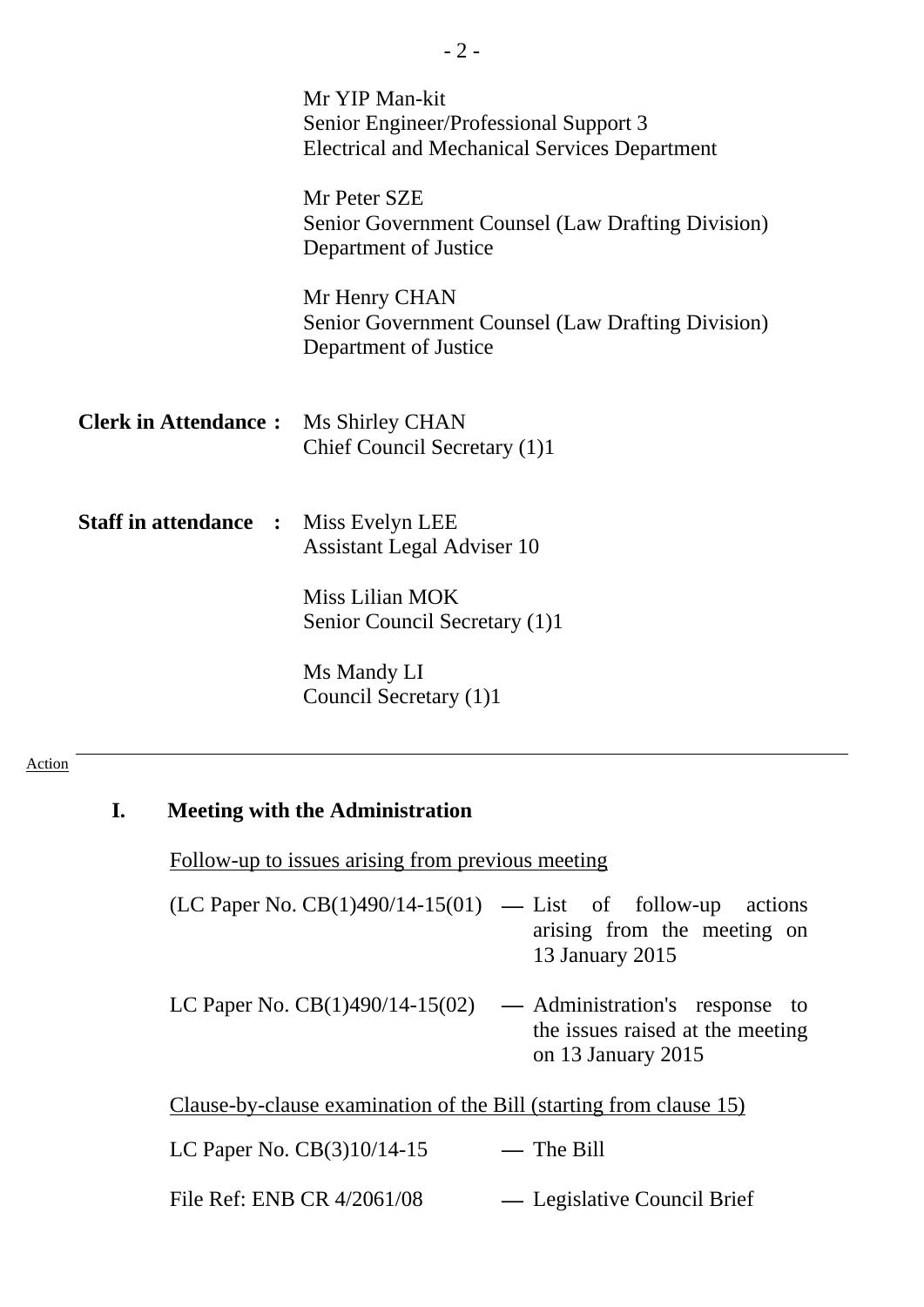Admin

| LC Paper No. $LS5/14-15$          | — Legal Service Division Report                                                                       |
|-----------------------------------|-------------------------------------------------------------------------------------------------------|
| LC Paper No. $CB(1)272/14-15(01)$ | — Assistant Legal Adviser's letter<br>dated 13 October 2014 to the<br>Administration                  |
| LC Paper No. $CB(1)272/14-15(02)$ | — Administration's<br>reply<br>to<br>Assistant Legal Adviser's letter<br>dated 13 October 2014        |
| LC Paper No. $CB(1)272/14-15(03)$ | Background brief prepared by<br>$\overline{\phantom{m}}$<br>Legislative Council<br>the<br>Secretariat |

1. The Bills Committee deliberated (index of proceedings attached at the **Annex**).

2. Given that under clause 15 of the District Cooling Services Bill, the Director of Electrical and Mechanical Services ("DEMS") was vested with the discretionary power to reduce, waive or refund, in whole or in part, a charge, a fee or a deposit payable or paid in respect of a building subscribing to district cooling services, the Administration was requested to provide –

- (a) the criteria for exercising the above discretionary power by DEMS; and
- (b) examples of the possible circumstances under which DEMS might exercise the above discretionary power.

3. The Chairman reminded members that the next meeting of the Bills Committee had been scheduled for Monday, 9 February 2015, at 8:30 am.

### **II. Any other business**

4. There being no other business, the meeting ended at 10:33 am.

Council Business Division 1 Legislative Council Secretariat 12 February 2015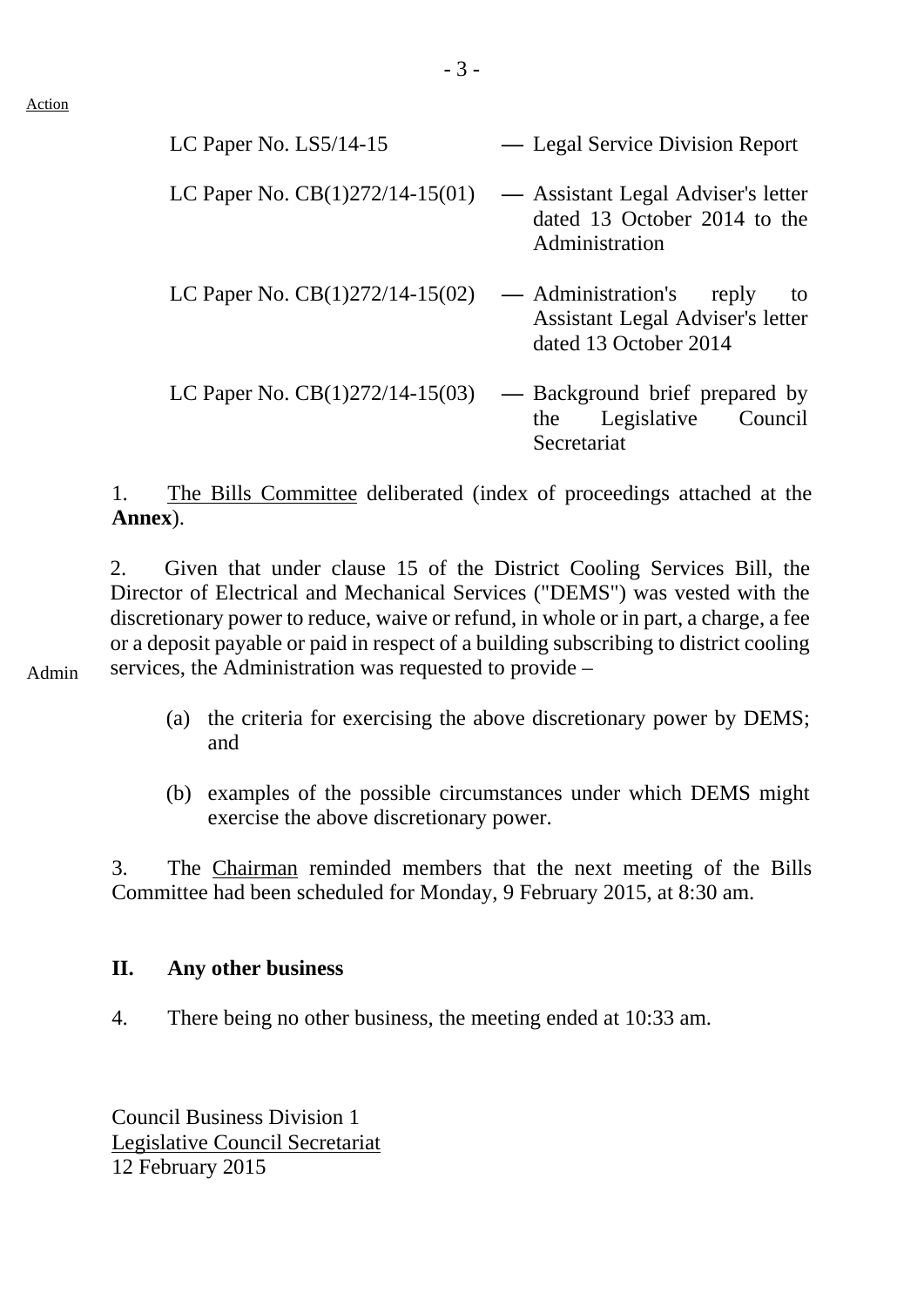### **Bills Committee on District Cooling Services Bill**

#### **Proceedings of the fifth meeting on Thursday, 29 January 2015, at 8:30 am in Conference Room 3 of the Legislative Council Complex**

| <b>Time</b><br>marker | <b>Speaker</b>                                                                      | Subject(s)                                                                                                                                                                                                                                                                                                                                                                                                                                                                                                                                                                                                                                                                                                                                                                                                                                                                                                                                                                                                                                                                                                                                                                                                                                                   | <b>Action required</b> |  |  |  |
|-----------------------|-------------------------------------------------------------------------------------|--------------------------------------------------------------------------------------------------------------------------------------------------------------------------------------------------------------------------------------------------------------------------------------------------------------------------------------------------------------------------------------------------------------------------------------------------------------------------------------------------------------------------------------------------------------------------------------------------------------------------------------------------------------------------------------------------------------------------------------------------------------------------------------------------------------------------------------------------------------------------------------------------------------------------------------------------------------------------------------------------------------------------------------------------------------------------------------------------------------------------------------------------------------------------------------------------------------------------------------------------------------|------------------------|--|--|--|
|                       | Agenda Item I - Meeting with the Administration                                     |                                                                                                                                                                                                                                                                                                                                                                                                                                                                                                                                                                                                                                                                                                                                                                                                                                                                                                                                                                                                                                                                                                                                                                                                                                                              |                        |  |  |  |
| $001038 -$<br>002005  | Chairman<br>Administration                                                          | The Administration briefed members on its<br>response to the issues raised at the meeting of<br>the Bills Committee held on 13 January 2015<br>(LC Paper No. CB(1)490/14-15(02)).                                                                                                                                                                                                                                                                                                                                                                                                                                                                                                                                                                                                                                                                                                                                                                                                                                                                                                                                                                                                                                                                            |                        |  |  |  |
|                       | Clause-by-clause examination of the Bill<br>(The Bill [LC Paper No. CB(3)10/14-15]) |                                                                                                                                                                                                                                                                                                                                                                                                                                                                                                                                                                                                                                                                                                                                                                                                                                                                                                                                                                                                                                                                                                                                                                                                                                                              |                        |  |  |  |
| $002006 -$<br>002807  | Chairman<br>Administration<br>Mr WONG Ting-kwong                                    | Part 3 - Charges for District Cooling<br><b>Services</b><br>Clause $15$ – Reduction etc. of charge, fee and<br>deposit<br>Mr WONG Ting-kwong enquired about the<br>possible circumstances under which<br>the<br>Director of Electrical and Mechanical Services<br>("DEMS") might reduce, waive or refund, in<br>whole or in part, a charge, a fee or a deposit<br>payable or paid in respect of a building<br>subscribing to district cooling services.<br>The Administration responded that -<br>the District Cooling Services Bill ("the<br>(a)<br>Bill") might apply to any district cooling<br>systems ("DCS")<br>as<br>specified<br>in<br>Schedule 1 to the Bill. Although Schedule<br>1 currently covered only the DCS in Kai<br>Tak Development ("KTD"), the Bill might<br>cover other DCSs constructed by the<br>Government in future as and when<br>necessary subject to amendments to the<br>relevant Schedules to the Bill. To cater<br>for any unforeseeable circumstances in<br>future, clause 15 could provide DEMS the<br>discretion to reduce, waive or refund, in<br>whole or in part, a charge, a fee or a<br>deposit payable or paid in respect of a<br>building subscribing to district cooling<br>services on a case-by-case basis; and |                        |  |  |  |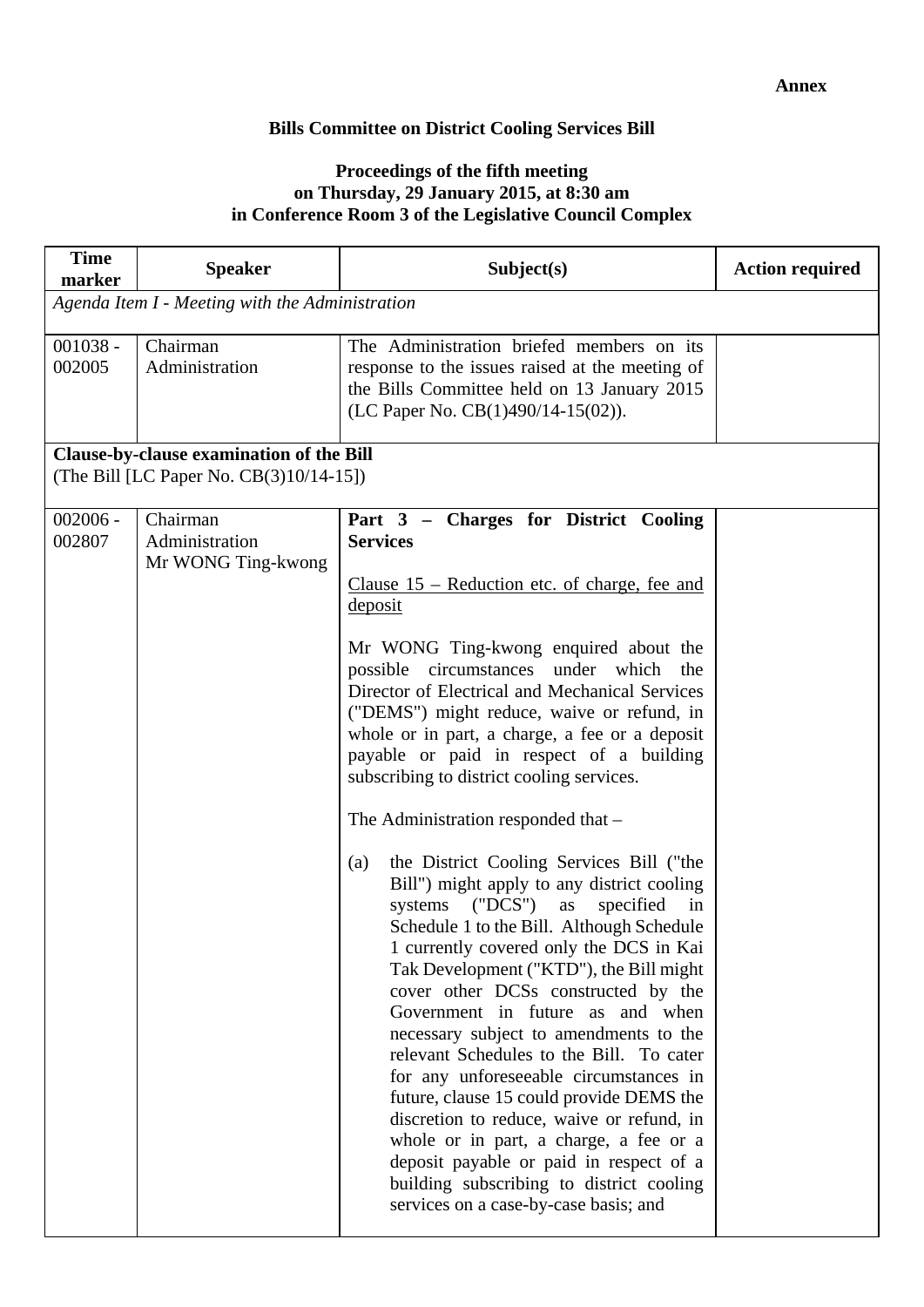| <b>Time</b><br><b>Speaker</b>                                                                                                                              | Subject(s)                                                                                                                                                                                                                                                                                                                                                                                                                                                                                                                                                                                                                                                                                                                                                                                                                                                                                                                                                                                                                                                                                                                                                                                                                                                                                           | <b>Action required</b> |
|------------------------------------------------------------------------------------------------------------------------------------------------------------|------------------------------------------------------------------------------------------------------------------------------------------------------------------------------------------------------------------------------------------------------------------------------------------------------------------------------------------------------------------------------------------------------------------------------------------------------------------------------------------------------------------------------------------------------------------------------------------------------------------------------------------------------------------------------------------------------------------------------------------------------------------------------------------------------------------------------------------------------------------------------------------------------------------------------------------------------------------------------------------------------------------------------------------------------------------------------------------------------------------------------------------------------------------------------------------------------------------------------------------------------------------------------------------------------|------------------------|
| marker                                                                                                                                                     | similar provision was provided in section<br>(b)<br>of the Waterworks Ordinance<br>22<br>(Cap. 102) which stipulated that the Water<br>Authority might in any particular case<br>reduce, waive or refund, in whole or in<br>part, a charge.                                                                                                                                                                                                                                                                                                                                                                                                                                                                                                                                                                                                                                                                                                                                                                                                                                                                                                                                                                                                                                                          |                        |
| $002808 -$<br>Chairman<br>002850<br>Administration                                                                                                         | Part 3 - Charges for District Cooling<br><b>Services</b><br>Clause 16 – Recovery of charge and fee<br>Members raised no query.                                                                                                                                                                                                                                                                                                                                                                                                                                                                                                                                                                                                                                                                                                                                                                                                                                                                                                                                                                                                                                                                                                                                                                       |                        |
| $002851 -$<br>Chairman<br>010203<br>Administration<br>Mr WONG Ting-kwong<br><b>Assistant Legal Adviser</b><br>10 ("ALA10")<br>Mr Tony TSE<br>Mr Alan LEONG | Part 3 - Charges for District Cooling<br><b>Services</b><br>Clause $17$ – Application of charge and fee<br>received etc.<br>In response to Mr WONG Ting-kwong's<br>enquiry about the application of district cooling<br>services charges and fees, the Administration<br>explained that -<br>district cooling services charges sought to<br>(a)<br>achieve full cost recovery within the<br>project life of DCS (which is estimated to<br>be 30 years);<br>(b) the provision of district cooling services<br>would incur substantial expenses on the<br>part of the Electrical and Mechanical<br>Services<br>Department<br>("EMSD").<br>However, according to section $3(1)$ of the<br>Public Finance Ordinance (Cap. 2), any<br>charges received for the purposes of the<br>Government would form part of the<br>general revenue unless there were express<br>statutory provisions<br>to provide for<br>alternative arrangements;<br>to empower EMSD to make use of the<br>(c)<br>district cooling services charges and fees<br>received to settle the operation and<br>maintenance fees for the DCS operator as<br>well as the utility charges for operating the<br>DCS plants, it was considered necessary<br>to expressly stipulate in the Bill that<br>subject to the approval of the Financial |                        |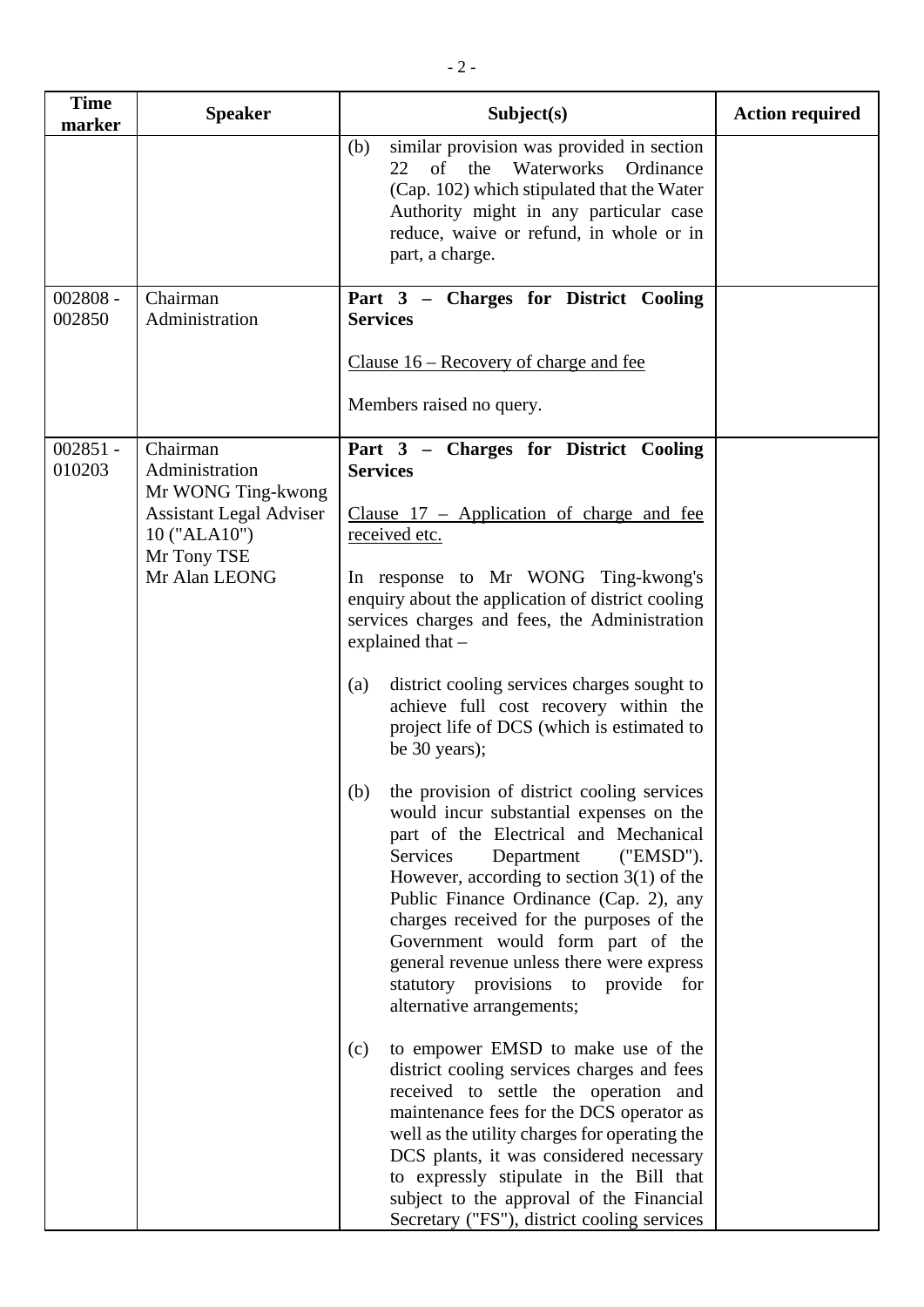| <b>Time</b><br>marker | <b>Speaker</b> | Subject(s)                                                                                                                                                                                                                                                                                                                                                                                                                                                                                                                                          | <b>Action required</b> |
|-----------------------|----------------|-----------------------------------------------------------------------------------------------------------------------------------------------------------------------------------------------------------------------------------------------------------------------------------------------------------------------------------------------------------------------------------------------------------------------------------------------------------------------------------------------------------------------------------------------------|------------------------|
|                       |                | charges and fess received would not form<br>part of the general revenue and might be<br>used to cover the expenses incurred by<br>EMSD in the provision of district cooling<br>services;                                                                                                                                                                                                                                                                                                                                                            |                        |
|                       |                | (d)<br>should the district cooling<br>services<br>charges and fees received<br>by<br>the<br>Government exceed the operating costs<br>incurred by EMSD for the provision of<br>district cooling services, the "surplus"<br>would be transferred to the Government's<br>General Revenue Account. If there was<br>any "surplus" in that context, it would<br>largely be the recoupment of the capital<br>costs of the DCS project. DCS tariff<br>review would be conducted at least once<br>every five years; and                                      |                        |
|                       |                | approved consumers might pay any<br>(e)<br>charge, fee or deposit in respect of the<br>district cooling services provided to their<br>buildings by cheque made payable to "The<br>Government of the Hong Kong Special<br>Administrative Region". EMSD would<br>then make the necessary accounting<br>arrangements.                                                                                                                                                                                                                                  |                        |
|                       |                | ALA10 supplemented that there were similar<br>arrangements provided in section 43 of the<br>Waste Disposal Ordinance (Cap. 354).                                                                                                                                                                                                                                                                                                                                                                                                                    |                        |
|                       |                | Mr Tony TSE expressed concern that the costs<br>of running DCS might be shouldered by only a<br>few DCS users if DEMS exercised the<br>discretionary power under clause 15 to reduce,<br>waive or refund, in whole or in part, a charge, a<br>fee or a deposit payable or paid by some other<br>DCS users. The Chairman expressed concern<br>that the district cooling services charges or fees<br>received by the Government might not be able<br>to cover the operating costs incurred by EMSD<br>for the provision of district cooling services. |                        |
|                       |                | The Administration responded that -                                                                                                                                                                                                                                                                                                                                                                                                                                                                                                                 |                        |
|                       |                | <b>DEMS</b><br>would<br>exercise<br>the<br>(a)<br>not<br>discretionary power under clause 15<br>hastily. Rather, DEMS would carefully<br>assess and consider various factors when<br>deciding whether it would be necessary                                                                                                                                                                                                                                                                                                                         |                        |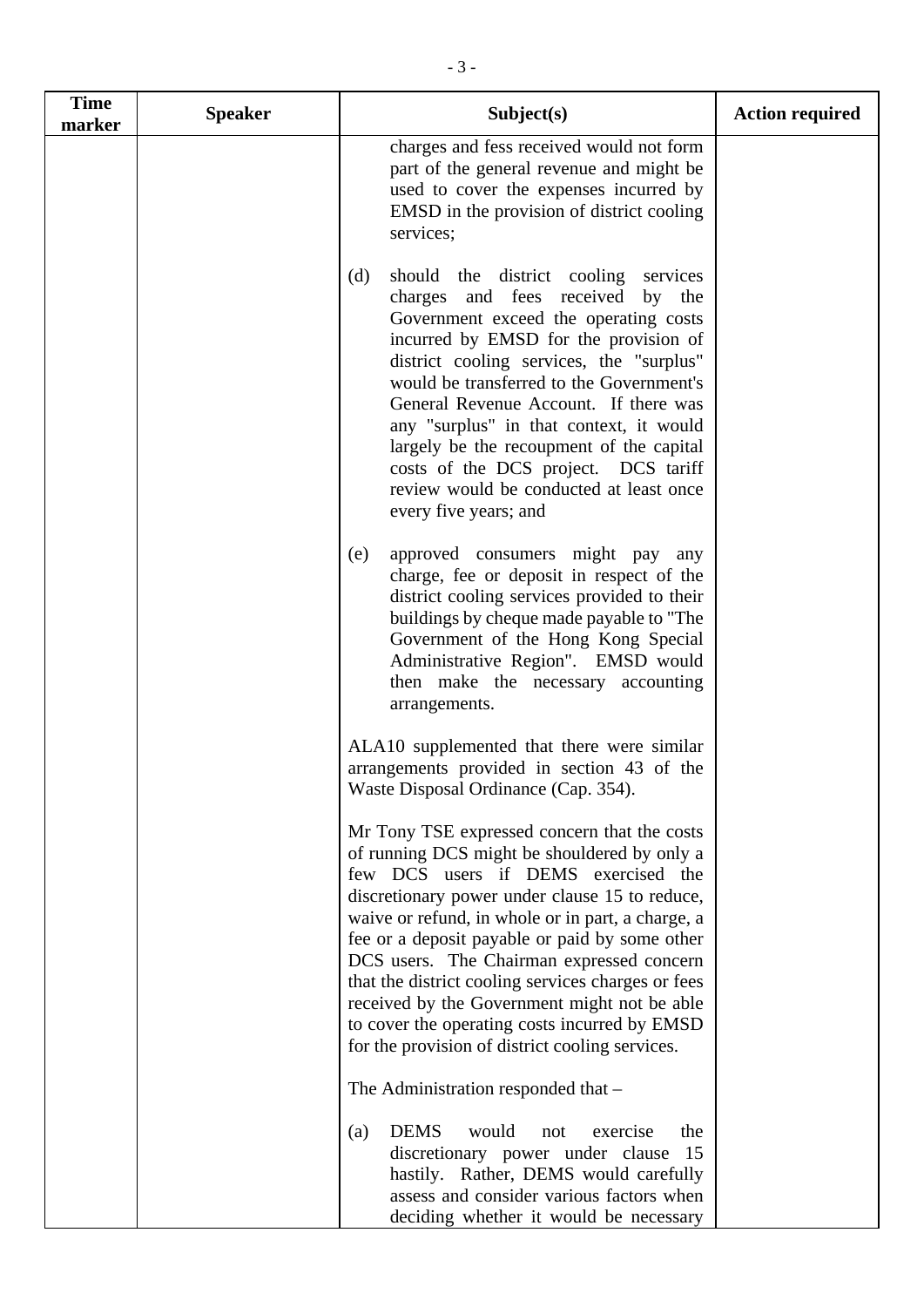- (b) clause 17 concerned only the application of district cooling services charges and fees received. It did not imply that EMSD had to achieve a balance in revenue and expenditure at any point of time; and
- (c) Government buildings using district cooling services would not be subject to the charging regime provided in the Bill, but they would pay the utility costs arising from the provision of the services to EMSD in the form of allocation warrants. Notwithstanding this, the notional "revenue" from user departments (which could have been received by EMSD if Government departments were to be charged for district cooling services in the same way as non-Government buildings using district cooling services at KTD) would be incorporated into the financial model for assessing DCS's financial performance and for calculating the appropriate tariff that could achieve full cost recovery. In this connection, the DEMS's discretionary power to reduce, waive or refund in whole or in part, a charge or fee payable or paid in respect of a building subscribing to district cooling services in a particular case should not have substantial impact on the level of district cooling services charges.

Mr Alan LEONG enquired whether the damages claimed by EMSD against an approved consumer for his/her behaviour or activities jeopardizing the satisfactory operation of the DCS at KTD or the fines paid by a person committed an offence under clause 21(1) would be considered as part of the general revenue under the Public Finance Ordinance (Cap. 2).

The Administration responded that –

(a) according to clause 17, subject to the approval of FS, the district cooling services charges and fees received by the Government under the Bill that were

**Time**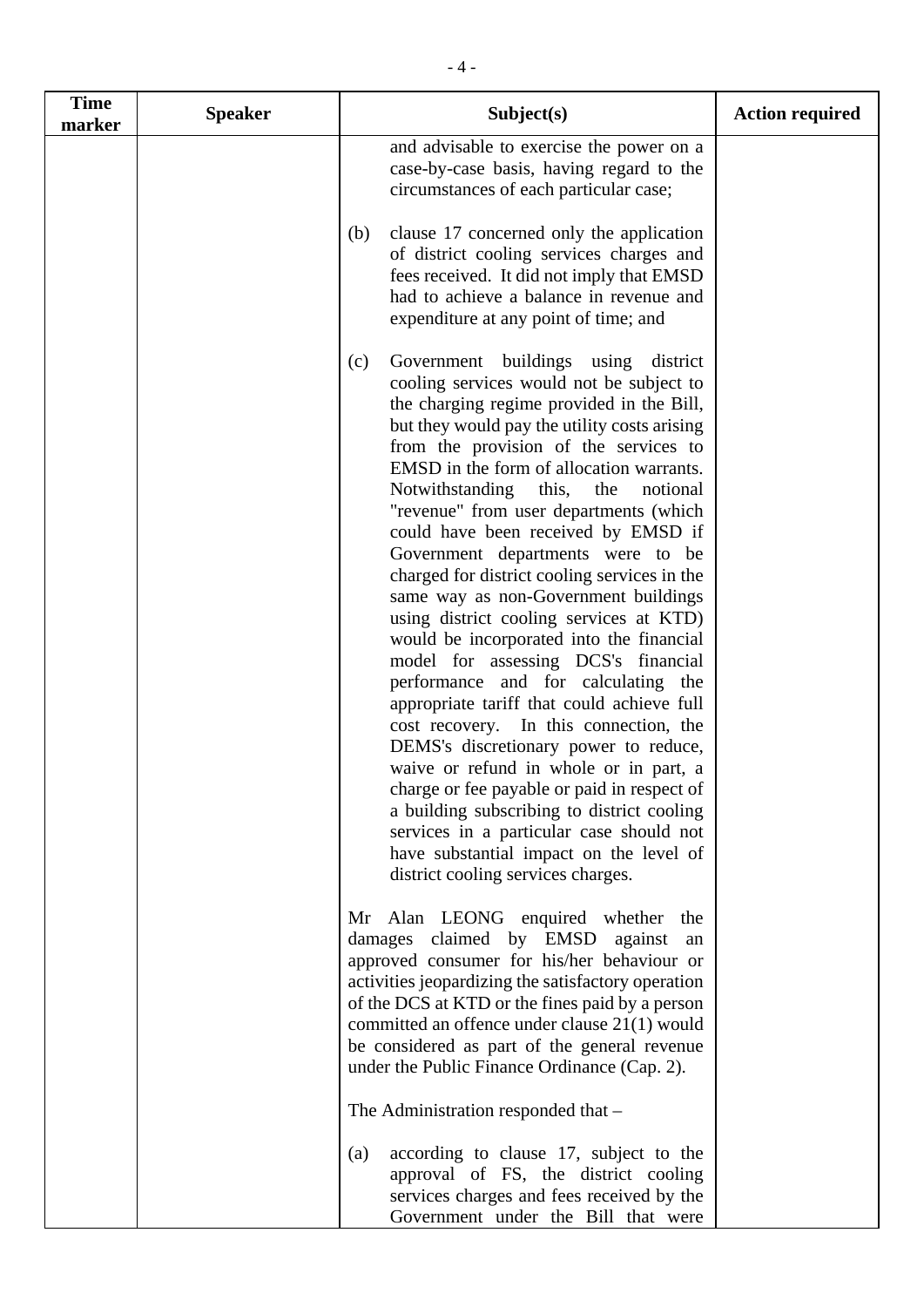| <b>Time</b><br>marker | <b>Speaker</b>                            | Subject(s)                                                                                                                                                                                                                                                                                                                                                                                                                                                                                            | <b>Action required</b> |
|-----------------------|-------------------------------------------|-------------------------------------------------------------------------------------------------------------------------------------------------------------------------------------------------------------------------------------------------------------------------------------------------------------------------------------------------------------------------------------------------------------------------------------------------------------------------------------------------------|------------------------|
|                       |                                           | required for either of the purposes stated<br>in clause $17(2)$ might be applied for those<br>purposes; and                                                                                                                                                                                                                                                                                                                                                                                           |                        |
|                       |                                           | any damages claimed by EMSD or fines<br>(b)<br>paid for offences would form part of the<br>general revenue of the Government and<br>would not be covered by clause 17.                                                                                                                                                                                                                                                                                                                                |                        |
| $010204 -$<br>013624  | Chairman<br>Administration<br>Mr Tony TSE | Part 4 - Administration of District Cooling<br><b>Services</b>                                                                                                                                                                                                                                                                                                                                                                                                                                        |                        |
|                       | Mr WONG Ting-kwong                        | Clause 18 – Improvement notice                                                                                                                                                                                                                                                                                                                                                                                                                                                                        |                        |
|                       |                                           | Mr Tony TSE and Mr WONG Ting-kwong<br>expressed concern about -                                                                                                                                                                                                                                                                                                                                                                                                                                       |                        |
|                       |                                           | whether EMSD would carry out repair and<br>(a)<br>works for a building<br>maintenance<br>subscribing to district cooling services if<br>the approved consumer for the building<br>failed to do so within the period specified<br>in an improvement notice issued by<br>DEMS; and                                                                                                                                                                                                                      |                        |
|                       |                                           | in case where an approved consumer for a<br>(b)<br>building subscribing to district cooling<br>services had failed to comply with the<br>direction contained in an improvement<br>notice issued by DEMS to him and had<br>even ceased to exist, whether and how<br>EMSD would handle such situation and<br>communicate<br>with<br>individual<br>occupiers/tenants of the building who<br>might be seriously affected if the<br>provision of district cooling services was<br>suspended or terminated. |                        |
|                       |                                           | The Administration responded that -                                                                                                                                                                                                                                                                                                                                                                                                                                                                   |                        |
|                       |                                           | an approved consumer for a building<br>(a)<br>subscribing to district cooling services<br>should be responsible for the management<br>and maintenance of the air-conditioning<br>systems installed in the building for<br>connection to DCS;                                                                                                                                                                                                                                                          |                        |
|                       |                                           | the Administration considered it not<br>(b)<br>desirable to require a person who was no<br>longer an approved consumer for a<br>building subscribing to district cooling                                                                                                                                                                                                                                                                                                                              |                        |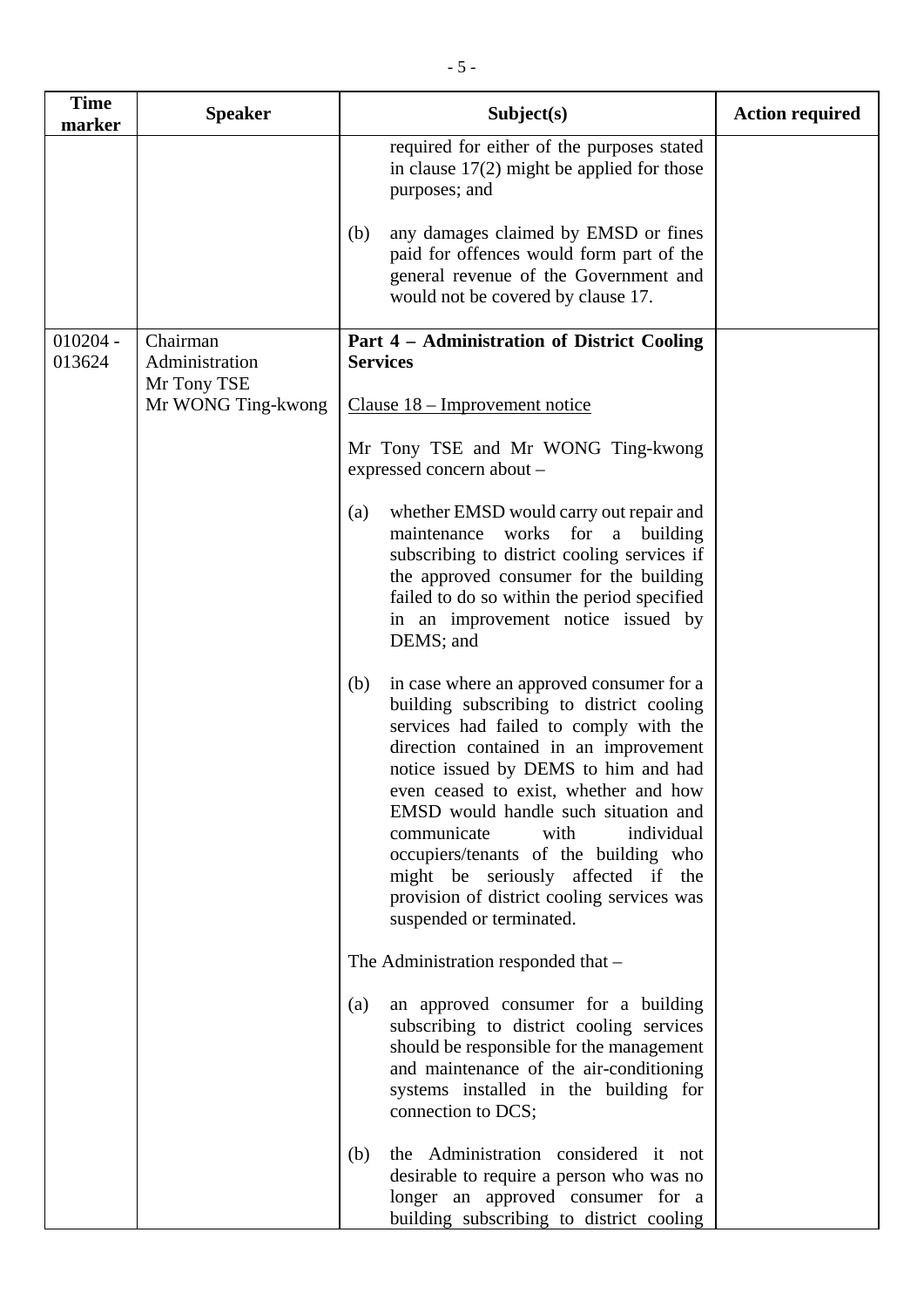| <b>Time</b><br>marker | <b>Speaker</b> | Subject(s)                                                                                                                                                                                                                                                                                                                                                                                                                                                                                                                                                      | <b>Action required</b> |
|-----------------------|----------------|-----------------------------------------------------------------------------------------------------------------------------------------------------------------------------------------------------------------------------------------------------------------------------------------------------------------------------------------------------------------------------------------------------------------------------------------------------------------------------------------------------------------------------------------------------------------|------------------------|
|                       |                | services to comply with the direction<br>contained in an improvement notice<br>issued by DEMS, as this requirement<br>might deter the newly approved consumer<br>from taking the remedial measures that<br>were necessary for connection to DCS<br>(including the DCS substation);                                                                                                                                                                                                                                                                              |                        |
|                       |                | depending on the circumstances<br>(c)<br><sub>of</sub><br>individual cases, adequate time would be<br>allowed for an approved consumer for a<br>building subscribing to district cooling<br>services to remedy his behaviour or an<br>installation in the building which was<br>jeopardizing or would jeopardize the<br>operation or reliability of district cooling<br>services. In the event of an operational<br>emergency arising from a fault in DCS,<br>DEMS might take immediate action to<br>rectify the problem;                                       |                        |
|                       |                | in case where an approved consumer of<br>(d)<br>district cooling services for a building had<br>ceased to exist, DEMS might approve a<br>applicant's application<br>as<br>the<br>new<br>approved consumer if the conditions<br>specified in clauses $4(1)$ to $4(3)$ were<br>satisfied. Such conditions included the<br>giving of an undertaking to be responsible<br>for, and to bear the cost of the<br>maintenance of the facilities for the<br>building<br>district cooling<br>receive<br>to<br>services;                                                   |                        |
|                       |                | EMSD would explore various possible<br>(e)<br>administrative measures to inform the<br>affected parties of DEMS' decision to<br>suspend or terminate district cooling<br>services<br>having<br>regard<br>the<br>to<br>circumstances of each particular case. For<br>example, EMSD might notify the affected<br>parties in writing, put up a notice at a<br>conspicuous place at the main entrance of<br>a user building about the suspension or<br>termination of district cooling services<br>and set up an enquiry hotline to handle<br>public enquiries; and |                        |
|                       |                | (f)<br>EMSD might seek compensation from an<br>approved consumer of district cooling<br>services for a building if his behaviour or                                                                                                                                                                                                                                                                                                                                                                                                                             |                        |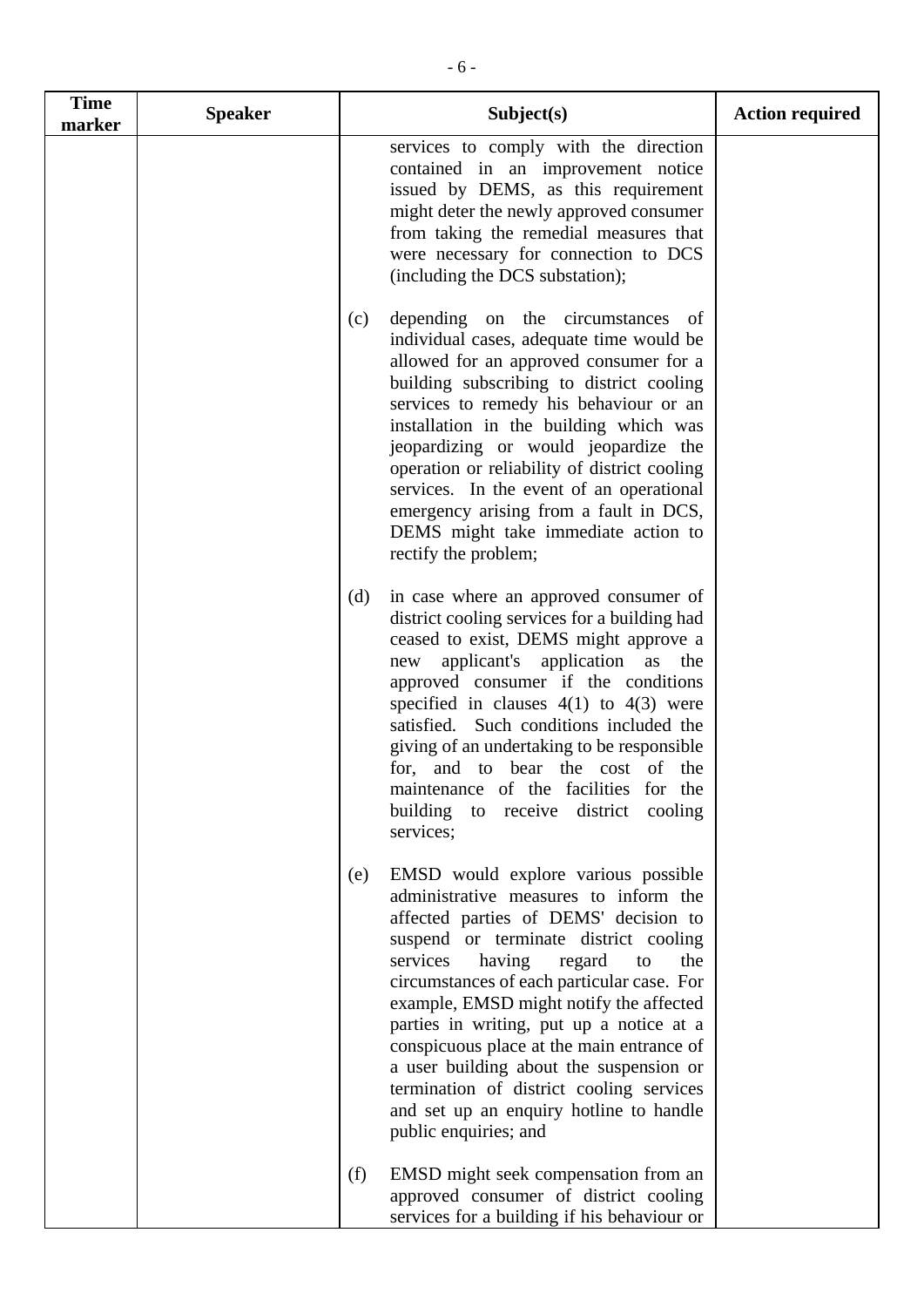| <b>Time</b><br>marker | <b>Speaker</b>                                     | Subject(s)                                                                                                                                                                                                                                                                                                                                                                                                                                                                                                                                                           | <b>Action required</b> |
|-----------------------|----------------------------------------------------|----------------------------------------------------------------------------------------------------------------------------------------------------------------------------------------------------------------------------------------------------------------------------------------------------------------------------------------------------------------------------------------------------------------------------------------------------------------------------------------------------------------------------------------------------------------------|------------------------|
|                       |                                                    | an installation in the building caused a<br>failure in DCS through civil proceedings.                                                                                                                                                                                                                                                                                                                                                                                                                                                                                |                        |
|                       |                                                    | In response to the Chairman's enquiry, the<br>advised<br>Administration<br>that<br>from<br>the<br>engineering perspective, the possibility that the<br>behaviour of an approved consumer or an<br>installation in a building subscribing to district<br>cooling services could jeopardize the operation<br>or reliability of the entire DCS should be very<br>slim.                                                                                                                                                                                                  |                        |
| $013625 -$<br>013656  | Chairman<br>Administration                         | Part 4 - Administration of District Cooling<br><b>Services</b>                                                                                                                                                                                                                                                                                                                                                                                                                                                                                                       |                        |
|                       |                                                    | Clause 19 – Authorized officers                                                                                                                                                                                                                                                                                                                                                                                                                                                                                                                                      |                        |
|                       |                                                    | Members raised no query.                                                                                                                                                                                                                                                                                                                                                                                                                                                                                                                                             |                        |
| $013657 -$<br>014441  | Chairman<br>Mr WONG Ting-kwong<br>Administration   | Part 4 - Administration of District Cooling<br><b>Services</b><br>Clause 20 – Access for inspection and<br>maintenance<br>In response to Mr WONG Ting-kwong's<br>enquiry about clause $20(3)$ , the Administration<br>advised that normally, an authorized officer<br>would seek assistance from the DCS operator to<br>carry out inspection and maintenance works in a<br>user building.<br>Nevertheless, the authorized<br>officer might exercise any power under<br>clause 20 with the assistance of any other<br>person that the authorized officer thought fit. |                        |
|                       |                                                    | Clause $21 -$ Offences<br>Members raised no query.                                                                                                                                                                                                                                                                                                                                                                                                                                                                                                                   |                        |
| $014442 -$            | Chairman                                           | Part 5 – Appeal                                                                                                                                                                                                                                                                                                                                                                                                                                                                                                                                                      |                        |
| 020216                | Administration<br>Mr Tony TSE<br>ALA <sub>10</sub> | Clause $22$ – Appeal to appeal board<br>Mr Tony TSE enquired whether the calculation<br>of district cooling services charges was subject<br>to appeal. The Administration responded that -<br>decisions subject to appeal were decisions<br>(a)<br>that were made by DEMS, which included<br>a decision not to approve a person as a<br>consumer of district cooling services, a                                                                                                                                                                                     |                        |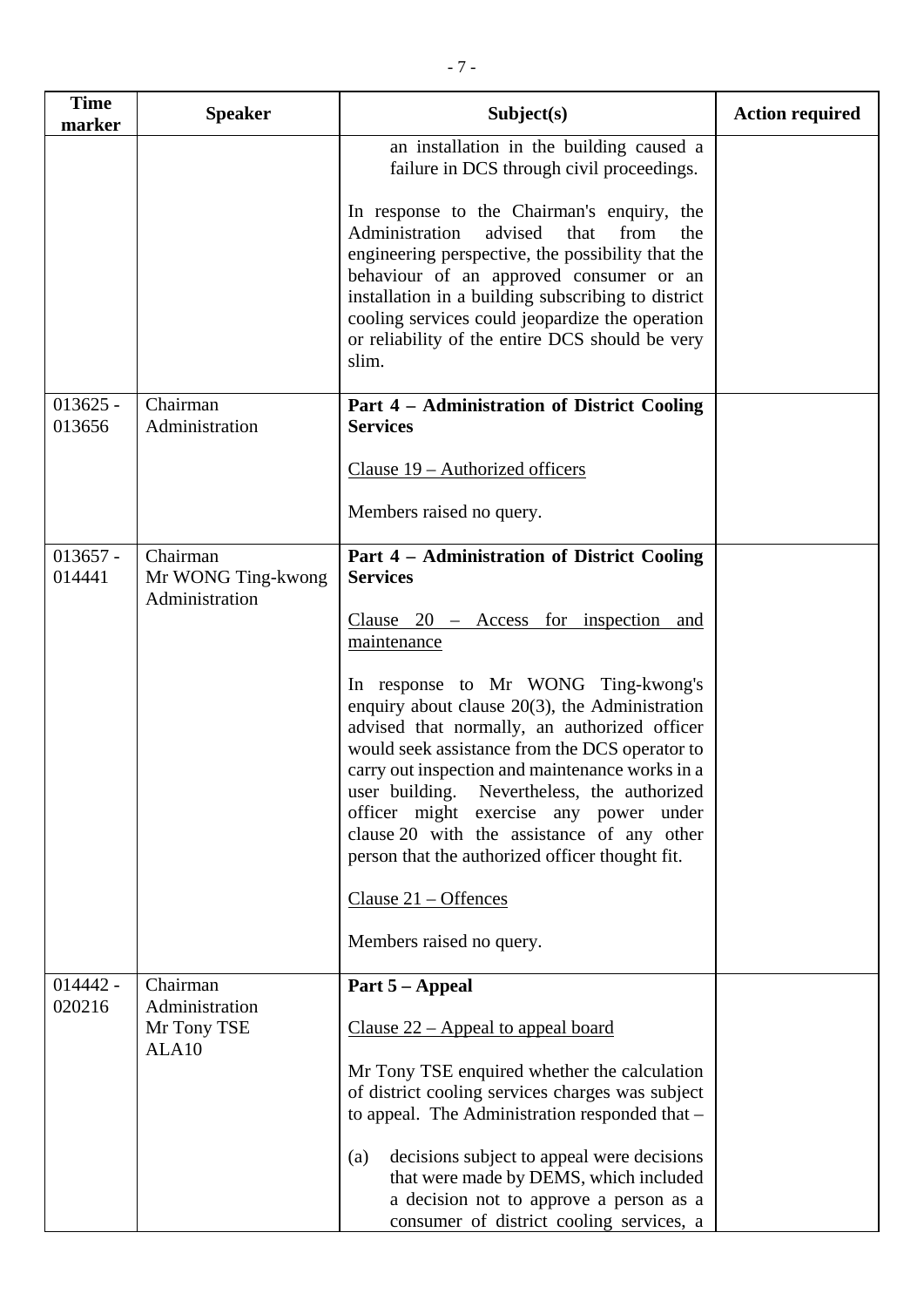| <b>Time</b><br>marker | <b>Speaker</b> | Subject(s)                                                                                                                                                                                                                                                                                                                                                             | <b>Action required</b>                                               |
|-----------------------|----------------|------------------------------------------------------------------------------------------------------------------------------------------------------------------------------------------------------------------------------------------------------------------------------------------------------------------------------------------------------------------------|----------------------------------------------------------------------|
|                       |                | decision to refuse to provide, suspend or<br>terminate district cooling services and a<br>decision relating to an improvement<br>notice issued (including a direction<br>contained therein);                                                                                                                                                                           |                                                                      |
|                       |                | (b)<br>it did not seem necessary to enable a<br>person to lodge an appeal against the<br>calculation of district cooling services<br>charges, as the calculation methods were<br>clearly set out in Schedule 2 to the Bill and<br>not subject to DEMS' decision; and                                                                                                   |                                                                      |
|                       |                | neither did it seem necessary to enable a<br>(c)<br>person to lodge an appeal against DEMS's<br>decision made under clause 15 as it was at<br>the discretion of DEMS as to whether or<br>not to reduce, waive or refund, in whole or<br>in part, a charge, a fee or a deposit payable<br>or paid in respect of a building subscribing<br>to district cooling services. |                                                                      |
|                       |                | Given that under clause 15, DEMS was vested<br>with the discretionary power to reduce, waive or<br>refund, in whole or in part, a charge, a fee or a<br>deposit payable or paid in respect of a building<br>subscribing to district cooling services, Mr Tony<br>TSE requested the Administration to provide –                                                         | Admin<br>(paragraphs)<br>2(a)<br>and (b) of<br>the<br>minutes refer) |
|                       |                | the criteria for exercising the above<br>(a)<br>discretionary power by DEMS; and                                                                                                                                                                                                                                                                                       |                                                                      |
|                       |                | examples of the possible circumstances<br>(b)<br>under which DEMS may exercise the<br>above discretionary power.                                                                                                                                                                                                                                                       |                                                                      |
|                       |                | ALA10 sought to clarify -                                                                                                                                                                                                                                                                                                                                              |                                                                      |
|                       |                | whether the Chinese rendition "任何人如<br>(a)<br>因就該人作出的以下任何決定 <u>或</u> 指示"<br>of the English text "A person who is<br>aggrieved by any of the following<br>decisions and direction made in respect of<br>the person" should be refined such that the<br>meaning of the words underlined in the<br>respective texts would tally with each<br>other; and                   |                                                                      |
|                       |                | whether a person who was aggrieved by or<br>(b)<br>did not agree with the DEMS's opinion<br>under clause $7(1)(d)$ , (e) or (f) might lodge                                                                                                                                                                                                                            |                                                                      |